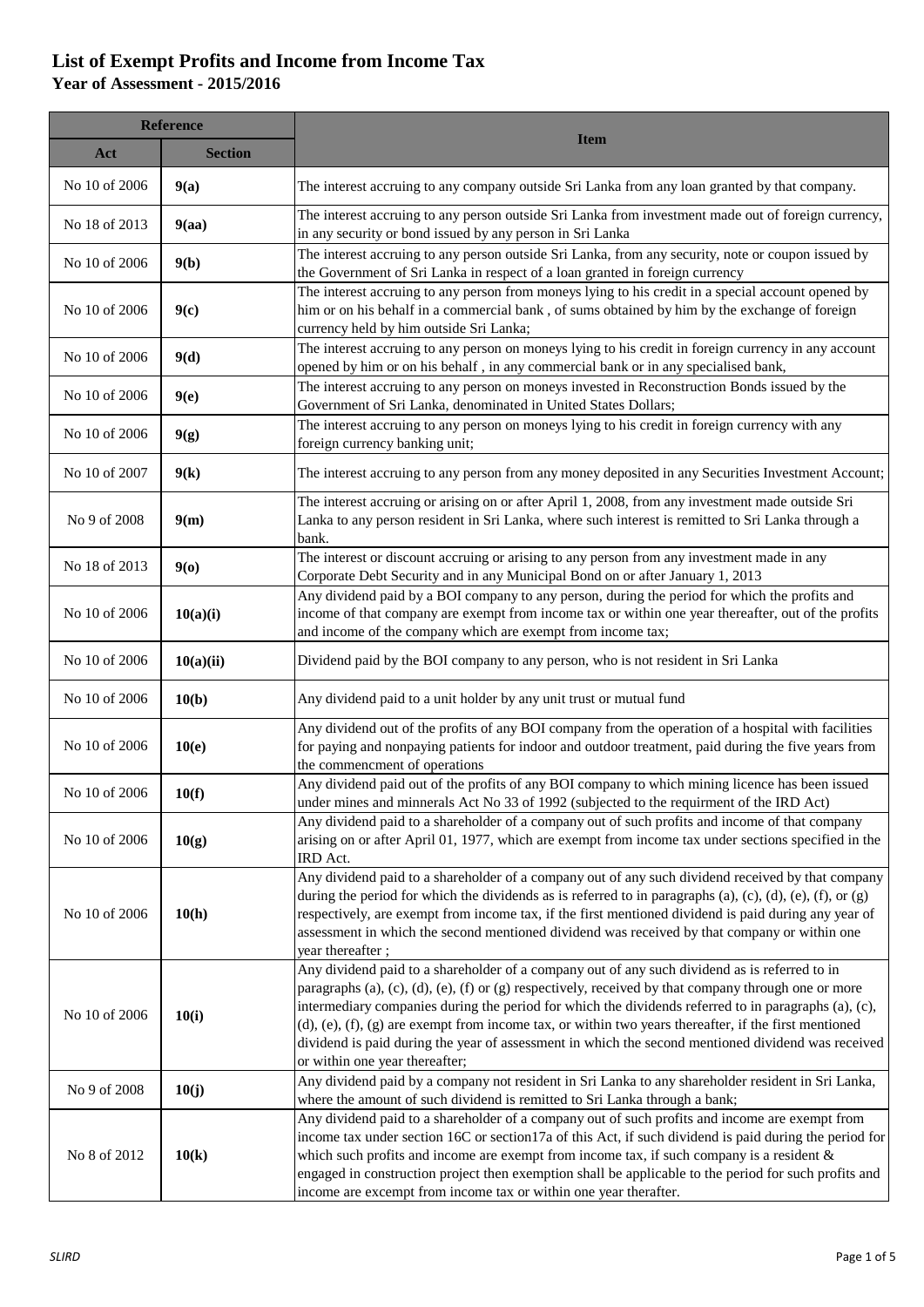| <b>Reference</b> |                |                                                                                                                                                                                                                                                                                                                                           |
|------------------|----------------|-------------------------------------------------------------------------------------------------------------------------------------------------------------------------------------------------------------------------------------------------------------------------------------------------------------------------------------------|
| Act              | <b>Section</b> | <b>Item</b>                                                                                                                                                                                                                                                                                                                               |
| No 8 of 2014     | 10(l)          | Any dividend paid to a shareholder of a company out of such dividend as is referred to in paragraph<br>(j), received by that company, if the first mentioned dividend is paid within three months of the<br>receipt of the second mentioned dividend by that company.                                                                     |
| No 10 of 2006    | 12(a)          | Any sum paid to any person as a subsidy or grant out of the Capital Fund, established under the Sri<br>Lanka Tea Board                                                                                                                                                                                                                    |
| No 10 of 2006    | 12(b)          | Any sum paid to any person as a subsidy or grant out of the rubber Replanting Subsidy Fund                                                                                                                                                                                                                                                |
| No 10 of 2006    | 12(c)          | Any sum paid to any person as a subsidy or grant by the Coconut Cultivation Board                                                                                                                                                                                                                                                         |
| No 10 of 2006    | 12(d)          | Any sum paid to any person as a subsidy or grant by the Ministry of the Minister in charge of the<br>subject of Fisheries, for the purchase by such person of fishing boats, marine engines, fishing gear<br>and other fishing equipment;                                                                                                 |
| No 10 of 2006    | 12(e)          | Any sum paid to any person as a subsidy or grant out of the Export Development Fund                                                                                                                                                                                                                                                       |
| No 10 of 2006    | 12(f)          | Any sum paid to any person as a subsidy or grant under any other scheme for the planting or<br>replanting of any other agricultural plant                                                                                                                                                                                                 |
| No 10 of 2006    | 12(g)          | Any sum paid to any person as a subsidy or grantout of the Mill Development Fund, administered by<br>the Coconut Development Authority.                                                                                                                                                                                                   |
| No 10 of 2006    | 13(b)          | The profits and income earned in foreign currency by rendering services outside Sri Lanka by a<br>resident company                                                                                                                                                                                                                        |
| No 11 of 2011    | 13(bb)         | The profits and income earned in foreign currency by any manufacturer of textile, leather products,<br>footwear or bags, from supplies made to any foreign buyer.                                                                                                                                                                         |
| No 18 of 2013    | 13(bbb)        | The profits and income earned in foreign currency by any person, in respect of any business of<br>procuring goods from one country or manufacturing goods in one country and exporting to anthor<br>country, other than sri lanka.                                                                                                        |
| No 10 of 2006    | 13(d)          | The profits and income earned in foreign currency by any resident company from professional<br>services rendered outside Sri Lanka.                                                                                                                                                                                                       |
| No 10 of 2007    | $13$ (dd)      | The profits and income earned in foreign currency by any resident company from carrying out any<br>construction project outside Sri Lanka                                                                                                                                                                                                 |
| No 9 of 2008     | 13(ddd)        | The profits and income earned in foreign currency by any resident company in Sri Lanka, from any<br>service rendered in or outside Sri Lanka other than any commission, discount or similar receipt for<br>any such service rendered in Sri Lanka.                                                                                        |
| No 10 of 2006    | 13(i)          | The profits and income arising to any person from the export of gold, gems or jewellery;                                                                                                                                                                                                                                                  |
| No 9 of 2008     | 13(ii)         | The profits and income arising from the cutting and polishing of gems which are brought to Sri<br>Lanka and exported after such cutting and polishing;                                                                                                                                                                                    |
| No 10 of 2006    | 13(j)          | The profits and income arising from the sale for payment in foreign currency, of any gem or<br>jewellery, being a sale made in Sri Lanka by any person authorized by the Central Bank of Sri Lanka<br>to accept payment for such sale in foreign currency;                                                                                |
| No 10 of 2006    | 13(k)          | Any prize received by a person as an award made by the President of the Republic of Sri Lanka;                                                                                                                                                                                                                                            |
| No 10 of 2006    | 13(l)          | Any prize received by a person as an award made by the Government in recognition of an invention<br>created, or any research undertaken, by such person;                                                                                                                                                                                  |
| No 10 of 2006    | 13(m)          | Any sum received by a person from the President's Fund established by the President's Fund<br>Act, No.7 of 1978                                                                                                                                                                                                                           |
| No 10 of 2006    | 13(n)          | Any sum received by a person from the National Defence Fund established by the national defence<br>fund Act no 9 of 1985                                                                                                                                                                                                                  |
| No 10 of 2006    | 13(0)          | Any sum as does not exceed three thousand rupees paid by Sri Lanka Bureau of Foreign<br>Employment to any person or partnership carrying on the business of a foregin employmeny agency,<br>in respect of any Sri Lankan for whom employment outside Sri Lanka has been provided or secured.                                              |
| No 10 of 2006    | 13(p)          | Such part of any sum as does not exceed three thousand rupees received in any year of assessment by<br>the Sri Lanka Bureau of Foreign Employment in respect of any Sri Lankan for whom employment<br>outside Sri Lanka has been provided or secured by such Bureau;                                                                      |
| No 19 of 2009    | 13(qq)         | One half of the profits and income of any person for any year of assessment commencing on or after<br>April 1, 2009, derived from the sales or from any other means of any book written by him and<br>whether published by himself or by any other person, for a period of one year commencing from the<br>date of its first publication; |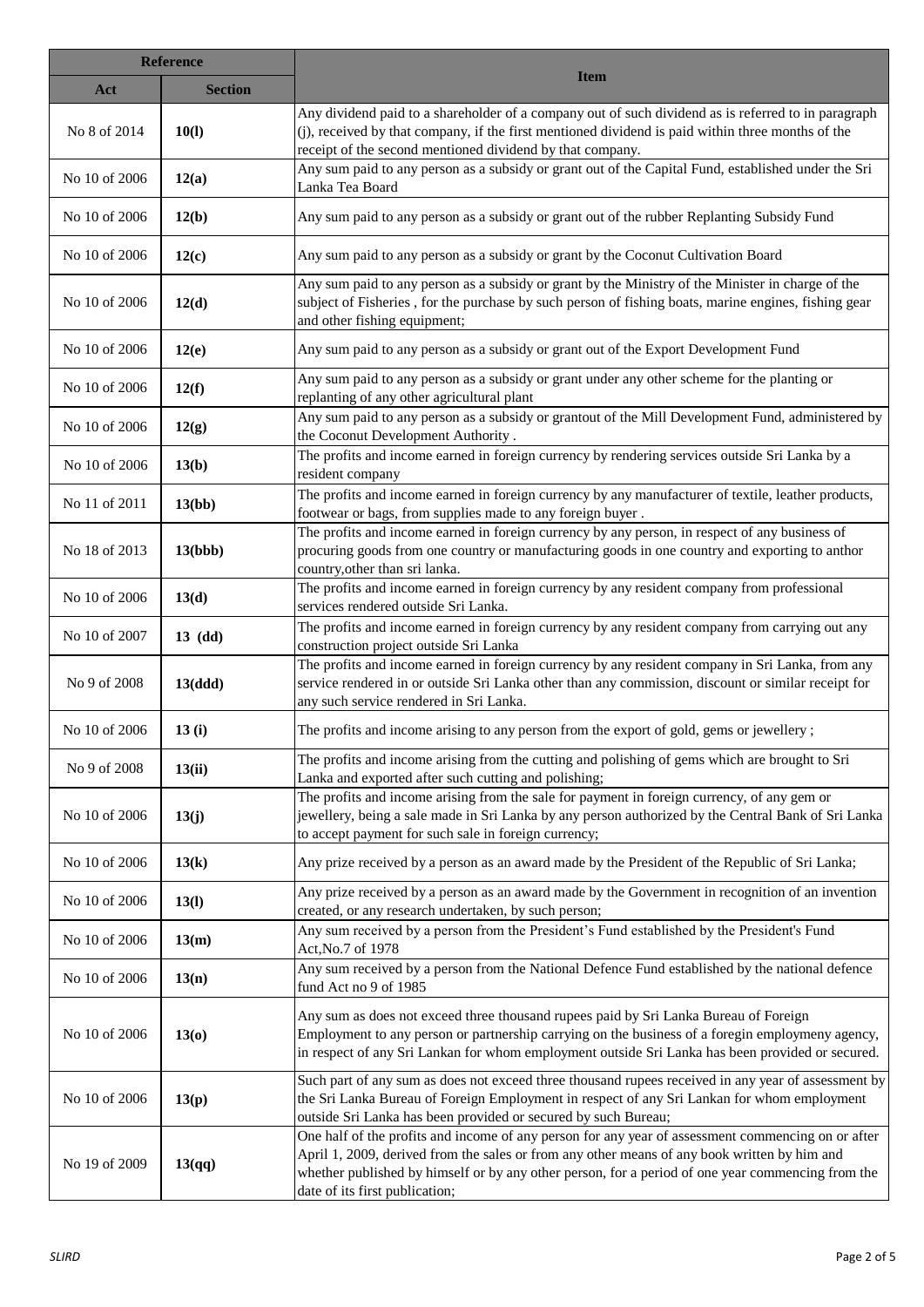| <b>Reference</b> |                    |                                                                                                                                                                                                                                                                                                                                                                                                                                                            |
|------------------|--------------------|------------------------------------------------------------------------------------------------------------------------------------------------------------------------------------------------------------------------------------------------------------------------------------------------------------------------------------------------------------------------------------------------------------------------------------------------------------|
| Act              | <b>Section</b>     | <b>Item</b>                                                                                                                                                                                                                                                                                                                                                                                                                                                |
| No 19 of 2009    | 13(qqq)            | One half of the profits and income of any person for any year of assessment commencing on or after<br>April 1, 2009, derived from the production of any drama, for a period of one year commencing from<br>the date of its first public performance.                                                                                                                                                                                                       |
| No 19 of 2009    | 13(qqqq)           | Any export development rebate paid to an exporter by the Export Development Board under the<br>Export Development Reward Scheme;                                                                                                                                                                                                                                                                                                                           |
| No 10 of 2006    | 13(s)              | Any profits and income derived by, arising from or accruing to any person from the sale of any bond,<br>debenture or other debt instrument issued by a company and held by him                                                                                                                                                                                                                                                                             |
| No 10 of 2007    | 13(t)(i)           | Any profits and income for the year of assessment commencing on April 1, 2006, derived by or<br>accruing to any person or partnership other than any unit trust, mutual fund or venture capital<br>company                                                                                                                                                                                                                                                 |
| No 10 of 2007    | $13(t)$ (ii)       | Any profits and incom for any year of assessment commencing on or after April 1, 2007, derived by<br>or accruing to any person or partnership, from the sale of any share; a right to any share, a bonus<br>share or a share warrant in respect of wich the share transaction levy has been charged. .                                                                                                                                                     |
| No 8 of 2012     | 13(t)              | The profits and income accruing to any person from the redemption of a unit of a Unit Trust or a<br>Mutual Fund;                                                                                                                                                                                                                                                                                                                                           |
| No 10 of 2006    | 13(v)              | The profits and income of any person or any partnership derived from the participation as a<br>competitor, official or organizer of any sporting or athletic event held in Sri Lanka and at which<br>competitor from outside Sri Lanka participates.                                                                                                                                                                                                       |
| No 10 of 2006    | 13(x)              | An amount equal to the interest payable to any bank in Sri Lanka, in respect of any loan granted to a<br>company, the full amount of which is invested :-<br>(i) in any new undertaking referred to in subsection (2) of section 20, where such company is a<br>company referred to in that section; and<br>(ii) in any relocated undertaking referred to in subsection (2) of section 21, where such company is<br>a company referred to in that section; |
| No 9 of 2008     | 13(xx)             | An amount equal to the interest payable to any bank in Sri Lanka in respect of any loan granted,<br>where the full amount of such loan is invested in any new undertaking referred to in section 24c;                                                                                                                                                                                                                                                      |
| No 19 of 2009    | 13(xxx)            | An amount equal to the interest or the discount paid or allowed, as the case may be, to any non<br>resident person or to any licensed commercial bank in Sri Lanka, by the issuer of any sovereign bond<br>denominated in foreign currency, issued on or after October 21, 2008 by or on behalf of the<br>Government of Sri Lanka;                                                                                                                         |
| No 19 of 2009    | 13(xxxx)           | An amount equal to the interest or the discount paid or allowed, as the case may be, to any person on<br>or after April 1, 2009, on any Sri Lanka Development Bond denominated in United States Dollars,<br>issued by the Central Bank of Sri Lanka;                                                                                                                                                                                                       |
| No 19 of 2009    | $13(xxxxx)$ (i)    | The profits and income derived by or accruing to any non resident person or any licensed<br>commercial bank from the sale of any sovereign bond                                                                                                                                                                                                                                                                                                            |
| No 19 of 2009    | $13(xxxxx)$ (ii)   | The profits and income derived by or accruing to any person from the sale of any Sri Lanka<br>Development Bond.                                                                                                                                                                                                                                                                                                                                            |
| No 22 of 2011    | $13(xxxxxx)$ (i)   | An amount equal to the interest payable to any bank or other financial institution in Sri Lanka, in<br>respect of any loan granted out of the moneys lying into the credit of the Investment Fund account of<br>such bank or institution, maintained and operated in accordance with the guidelines set by the<br>Central Bank                                                                                                                             |
| No 22 of 2011    | $13(xxxxxx)$ (ii)  | An amount equal to the interest payable to any bank or other financial institution in Sri Lanka, in<br>respect of any loan granted-to any company for investing in full in an undertaking referred to in<br>section 16C; and to any person or partnership for investing in full for the operation of re-opened<br>abandoned factory.                                                                                                                       |
| No 18 of 2013    | $13$ (xxxxxxx) (i) | Any profits and income from any investment made on or after January 1, 2013 in any Corporate Debt<br>Security in any Stock Exchange Licensed by the SEC                                                                                                                                                                                                                                                                                                    |
| No 18 of 2013    | $13$ (xxxxxxx)(ii) | Any profits and income from any investment made on or after January 1, 2013 in any Municipal<br>Bond issued by any Municipal Council with the approval of the Secratery to the Ministry of Finance                                                                                                                                                                                                                                                         |
| No 18 of 2013    | 13(xxxxxxxxx)      | The interest earned by the DFCC Bank and National Development Bank PLC from moneys lent out<br>of funds raised from outside Sri Lanka to Small and Medium enterprises, plantations, construction<br>industry or other manufacturing industries.                                                                                                                                                                                                            |
| No 10 of 2006    | 13(y)              | Any royalty received by a non-resident person from a BOI company (agreement entered into before<br>2004.04.01)                                                                                                                                                                                                                                                                                                                                             |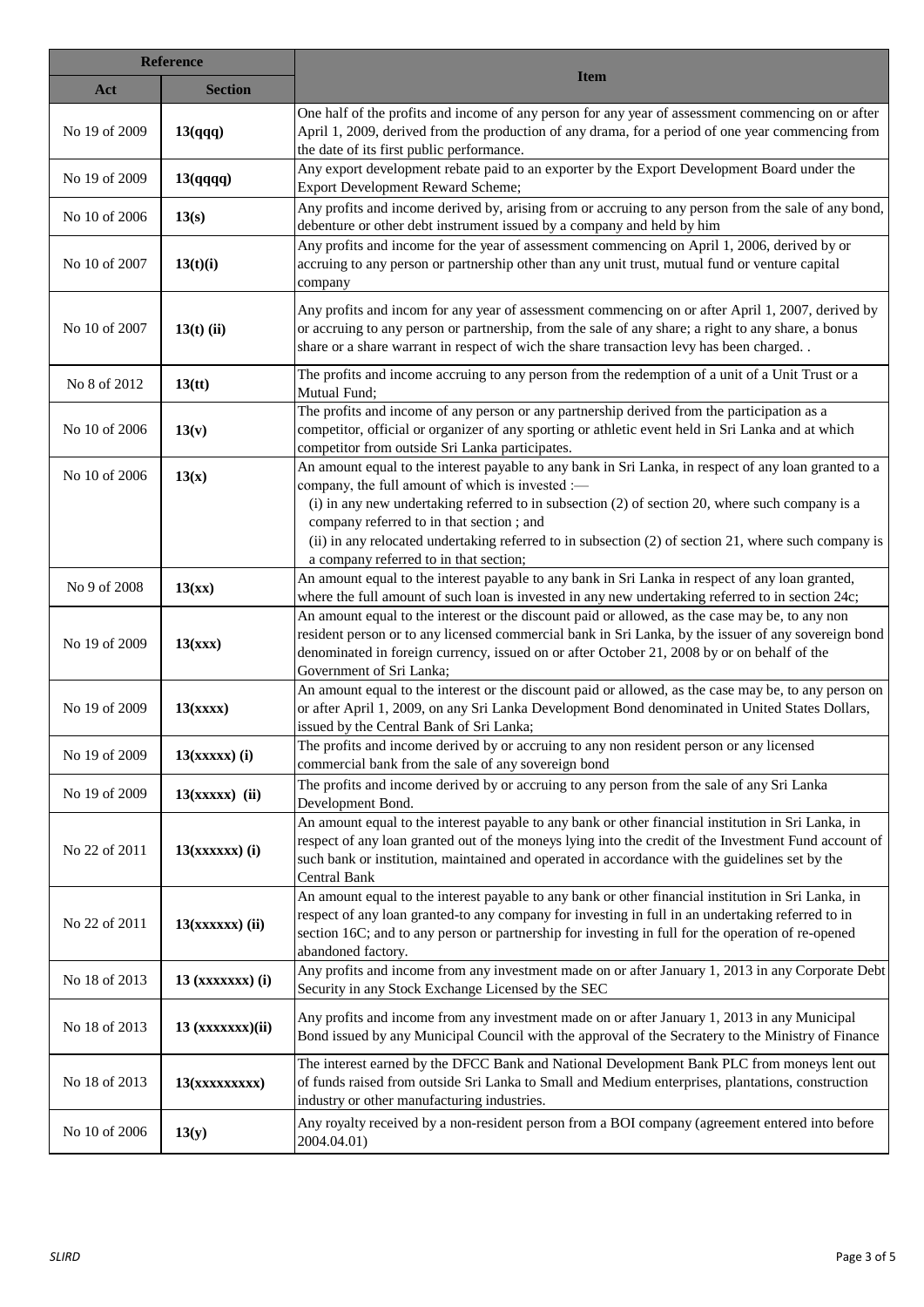| <b>Reference</b> |                |                                                                                                                                                                                                                                                                                                                                                                                                                                                                                                                                    |
|------------------|----------------|------------------------------------------------------------------------------------------------------------------------------------------------------------------------------------------------------------------------------------------------------------------------------------------------------------------------------------------------------------------------------------------------------------------------------------------------------------------------------------------------------------------------------------|
| Act              | <b>Section</b> | <b>Item</b>                                                                                                                                                                                                                                                                                                                                                                                                                                                                                                                        |
| No 9 of 2008     | 13(yy)         | Any profits and income arising or accruing to any company outside Sri Lanka, from any payment<br>made in respect of the use on or after April 1, 2008, of any plant, machinery or equipment supplied<br>by such company to the Government of Sri Lanka, any public corporation, any Government<br>Institution or to any other undertaking, for the use in any project approved by the Minister as being<br>essential for the economic development of Sri Lanka;                                                                    |
| No 19 of 2009    | 13(yyyy)       | The profits and income arising or accruing to any person from any undertaking for the operation of<br>any port terminal in Sri Lanka;                                                                                                                                                                                                                                                                                                                                                                                              |
| No 22 of 2011    | 13(yyyyy)      | The profits and income from any service rendered by any person or partnership in any port in Sri<br>Lanka in the course of any business carried on within such port;                                                                                                                                                                                                                                                                                                                                                               |
| No 8 of 2012     | 13(yyyyyy)     | Any royalty received in foreign currency by any person resident in Sri Lanka from outside Sri Lanka,<br>if such royalty is remitted to Sri Lanka through a bank;                                                                                                                                                                                                                                                                                                                                                                   |
| No 18 of 2013    | 13(yyyyyyy)    | Any Royality received by any company from where the investment made in Sri Lanka from foriegn<br>direct investment raised outside Sri Lanka exceeds US 50 Million considered by DG of BOI                                                                                                                                                                                                                                                                                                                                          |
| No 8 of 2014     | 13(yyyyyyy)    | The profits and income of any person resident in Sri Lanka who acquires any internationally<br>recognized intellectual property on or after April 1, 2014 and who earns profits and income by way<br>of royalty out of such intellectual property, if such royalty is received in foreign currency and<br>remitted to Sri Lanka through a bank                                                                                                                                                                                     |
| No 10 of 2006    | 13(z)          | Any winning from a lottery, the gross amount of which does not exceed five hundred thousand<br>rupees;                                                                                                                                                                                                                                                                                                                                                                                                                             |
| No 9 of 2008     | 13(zzz)        | The profits and income of any undertaking for the construction and sale of houses for low income<br>families under a scheme approved by the Urban Development Authority or the National Housing<br>Authority, being houses the floor area of which does not exceed five hundred square feet, if the sale<br>of any such house takes place before April 1, 2013;                                                                                                                                                                    |
| No 19 of 2009    | 13(zzz)        | The profits and income derived by or accruing to any person or partnership from investment in<br>Economic Resurgence Certificates.                                                                                                                                                                                                                                                                                                                                                                                                 |
| No 22 of 2011    | 13(zzzz)       | The profits and income arising or accruing to any person from any undertaking for the construction<br>of any Port in Sri Lanka.                                                                                                                                                                                                                                                                                                                                                                                                    |
| No 8 of 2012     | 13(zzzzzz)     | The profits and income arising or accruing to any person from the administration of any sports<br>ground, stadium or sports complex.                                                                                                                                                                                                                                                                                                                                                                                               |
| No 18 of 2013    | 13(zzzzzzz)    | Where an individual who is a citizen of Sri Lanka, employed abroad returns to the country on or<br>after January 1, 2013 and invests his earnings from employment abroad to commence any business<br>of manufacture of any article, other than liquor or tobacco products, or provision of any service, the<br>profits and income of such person from such business for a period of five years commencing from<br>the beginning of the year of assessment in which the commercial operations of such business<br>commenced.        |
| No 8 of 2014     | 13(zzzzzzz)    | The profits and income arising or accruing to any company, partnership or body of persons in a<br>country outside Sri Lanka, from any payment made for the use of any computer software, by Sri<br>Lankan Air Lines Ltd or Mihin Lanka (Pvt) Ltd, as a special requirement of such Airlines, if a<br>Double Taxation Avoidance Agreement providing relief for double taxation of such profits and<br>income is not in force between Sri Lanka and that country or tax is not payable in such country on<br>such profits and income |
| No 22 of 2011    | 16A            | The profits and income of fishing undertaking upto 31.3.2016                                                                                                                                                                                                                                                                                                                                                                                                                                                                       |
| No 22 of 2011    | 16 B           | The profits and income of undertaking for producing agricultural seeds or planting materials up to<br>31.3.2016                                                                                                                                                                                                                                                                                                                                                                                                                    |
| No 22 of 2011    | 16C            | The profits and income of any new undertaking investing not less than fifty million Rupees<br>(subjected to the requirment of the IRD Act)                                                                                                                                                                                                                                                                                                                                                                                         |
| No 8 of 2012     | 16D            | The profits and income of strategic import replacement undertakings engaged in the manufacture of<br>specified products referred to in column 1 of the schedule thereto                                                                                                                                                                                                                                                                                                                                                            |
| No 18 of 2013    | 16E            | The profits and income of cultivation of any renewable energy crops and transactions connected with<br>manufacturing, distribution and marketing of organic fertilizer                                                                                                                                                                                                                                                                                                                                                             |
| No 10 of 2006    | 17             | The profits and income of any company from any specified undertaking (subjected to the requirment<br>of the IRD Act)                                                                                                                                                                                                                                                                                                                                                                                                               |
| No 22 of 2011    | 17A.           | The profits and income of any new undertaking engaged in any specified activities (subjected to the<br>requirment of the IRD Act)                                                                                                                                                                                                                                                                                                                                                                                                  |
| No 10 of 2006    | 18             | The profits and income of certain undertakings for infrastructure development. (subjected to the<br>requirment of the IRD Act)                                                                                                                                                                                                                                                                                                                                                                                                     |
| No 10 of 2006    | 19             | The profits and income of small scale infrastructure undertakings. (subjected to the requirment of the<br>IRD Act)                                                                                                                                                                                                                                                                                                                                                                                                                 |